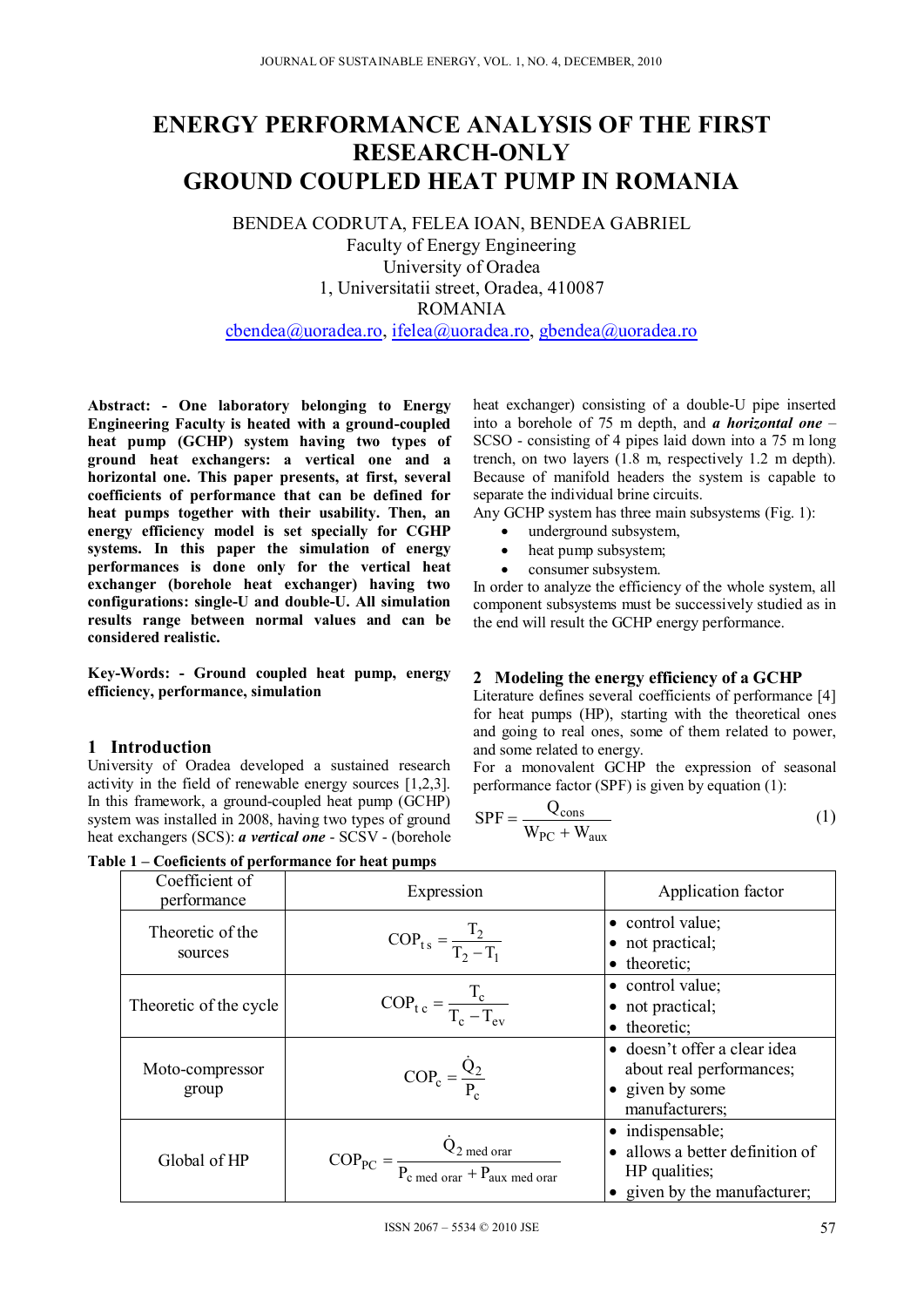

| Global of whole<br>installation                    | $COP_i = \frac{Q_2 \text{ med orar}_{util}}{P_c \text{ med orar} + P_{aux \text{ med orar}}}$           | • found after testing;<br>• allow to observe the behavior<br>of HP as a function of outside<br>temperatures; |
|----------------------------------------------------|---------------------------------------------------------------------------------------------------------|--------------------------------------------------------------------------------------------------------------|
| Mean annual of<br>compressor                       | $COP_{\text{a c}} = \frac{\sum n_i \cdot COP_{\text{c}}}{\sum n_i}$                                     | $\bullet$ to avoid;                                                                                          |
| Mean annual of HP                                  | $\text{COP}_{\text{a PC}} = \frac{\sum f_i \cdot n_i \cdot \text{COP}_{\text{PC}}}{\sum f_i \cdot n_i}$ | $\bullet$ to avoid;                                                                                          |
| Seasonal or global annual<br>of whole installation | annual heat produced<br>$SPF = -$<br>total annual electric energy consumptio                            | • allows to determine the<br>economy of energy;<br>indispensable;<br>found after testing.                    |



**Fig. 1 – Lay-out of the experimental installation:**

SST – underground subsystem; SPC – HP subsystem; SC – consumer subsystem; SCSO, SCSV – horizontal, respectively vertical ground heat exchanger;  $R_1 \div R_{12}$  – valves; PC<sub>1</sub>, PC<sub>2</sub>, PC<sub>3</sub> – circulation pumps; V – evaporator; Cp – compressor; Cd – condenser; VR – expansion valve; VEH – header; Co – heat consumer

where: SPF[-] – seasonal performance factor of GCHP;  $Q_{cons}$  [J] – heat required by the consumer;

 $W_{PC}$  [J] –electric energy absorbed by the HP;

 Waux [J] –electric energy for auxiliaries; is not included in COP<sub>PC</sub> definition (represents the energy consumed by the circulation pump of the brine and of the water from heating system).

If GCHP works in bivalent mode, SPF of the system is:

$$
SPF_{\text{sist}} = \frac{Q_{\text{cons}}}{\frac{\delta \cdot Q_{\text{cons}}}{SPF} + \frac{(1-\delta) \cdot Q_{\text{cons}}}{\eta_{\text{rez}}}}
$$
(2)

where:  $\delta$  [-] – fraction of heat required by the consumer covered by HP;

> $\eta_{\text{rez}}$  [-] – efficiency of additional (back-up) heat source.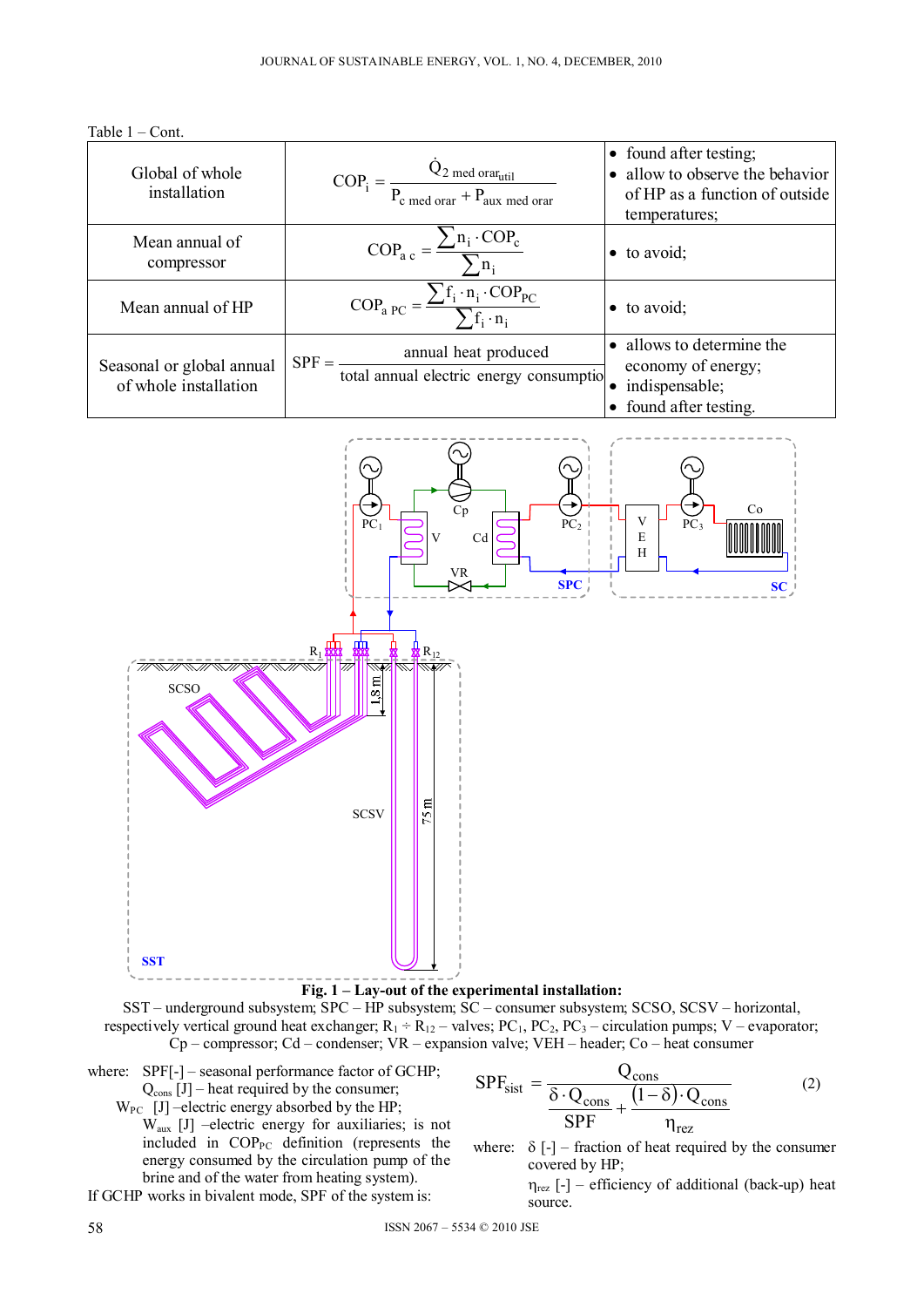Electric energy consumption of the compressor  $(W_{PC})$  is calculated from total heat production of the HP related to its coefficient of performance. Total heat delivered by the HP is calculated adding to consumer requirements both heat losses because of cyclic operation of the heat pump and storage heat losses [5]:

$$
Q_{\text{tot}} = Q_{\text{cons}} + Q_{\text{ciclic}} + Q_{\text{stoc}}
$$
(3)

Therefore, daily performance factor  $(PF_i)$  is:

$$
PF_{i} = \frac{Q_{\text{cons i}}}{\frac{Q_{\text{cons i}} + Q_{\text{ciclic i}} + Q_{\text{stoc i}}}{\text{COP}_{i}} + W_{\text{aux i}}}
$$
(4)

Performance factor of GCHP system working in monovalent mode, calculated for the entire heating period, is:

$$
SPF = \frac{\sum_{i=1}^{n} PF_i}{n} = \frac{\frac{\sum_{i=1}^{n} \frac{Q_{consi}}{Q_{consi} + Q_{ciclic i} + Q_{stoci}}}{COP_i} + W_{aux i}}{n}
$$

where i, respectively n represent the current day, respectively the total number of heating days.

### **3 Energy performance simulation for GCHP**

2500

Next steps have to be followed to accomplish SPF simulation:

- a. simulate daily heating requirement of the consumer;
- b. simulate ground heat transfer in order to determine mean brine temperature;
- c. determine the available heat flow to be extracted from the ground, checking if it covers consumer requirements, setting therefore the operation mode of the HP (monovalent or bivalent);
- d. calculate the parameters that characterize energy performances of GCHP, both as daily and annual values: heat delivered to consumer, electric energy consumption, COP, PF, SPF.

For the considered GCHP system, the consumer is the space itself where experimental HP was installed. This is the Thermodynamics Laboratory from Energy Engineering Faculty in Oradea.

 $(5)$ The first step is accomplished by running CALCER computer program for this specific consumer. Daily heat flow required by the Laboratory room is calculated for an inside temperature of  $20$   $\Box$ C, and the values are  $P$  represented in Fig. 2. It must be said that even in summer time this space needs heating because it is located in the basement and external heat gains don't cover heat losses to the ground. Maximum heat flow required is 2025 W and annual energy requirement is 8636 kWh. The experimental installation has got two types of heating equipment: a radiator and a fan-coil unit, both requiring a temperature of  $50<sup>o</sup>C$  for inlet water.





HP manufacturers provide  $COP_{PC}$  values for certain operation conditions (different temperatures of brine and outlet water from condenser). But, in practice, a heating system is not working all season between

these fixed temperatures. Therefore, daily value of COP is needed in order to be able to calculate SPF. COP value strongly depends on both brine

temperature and outlet water temperature at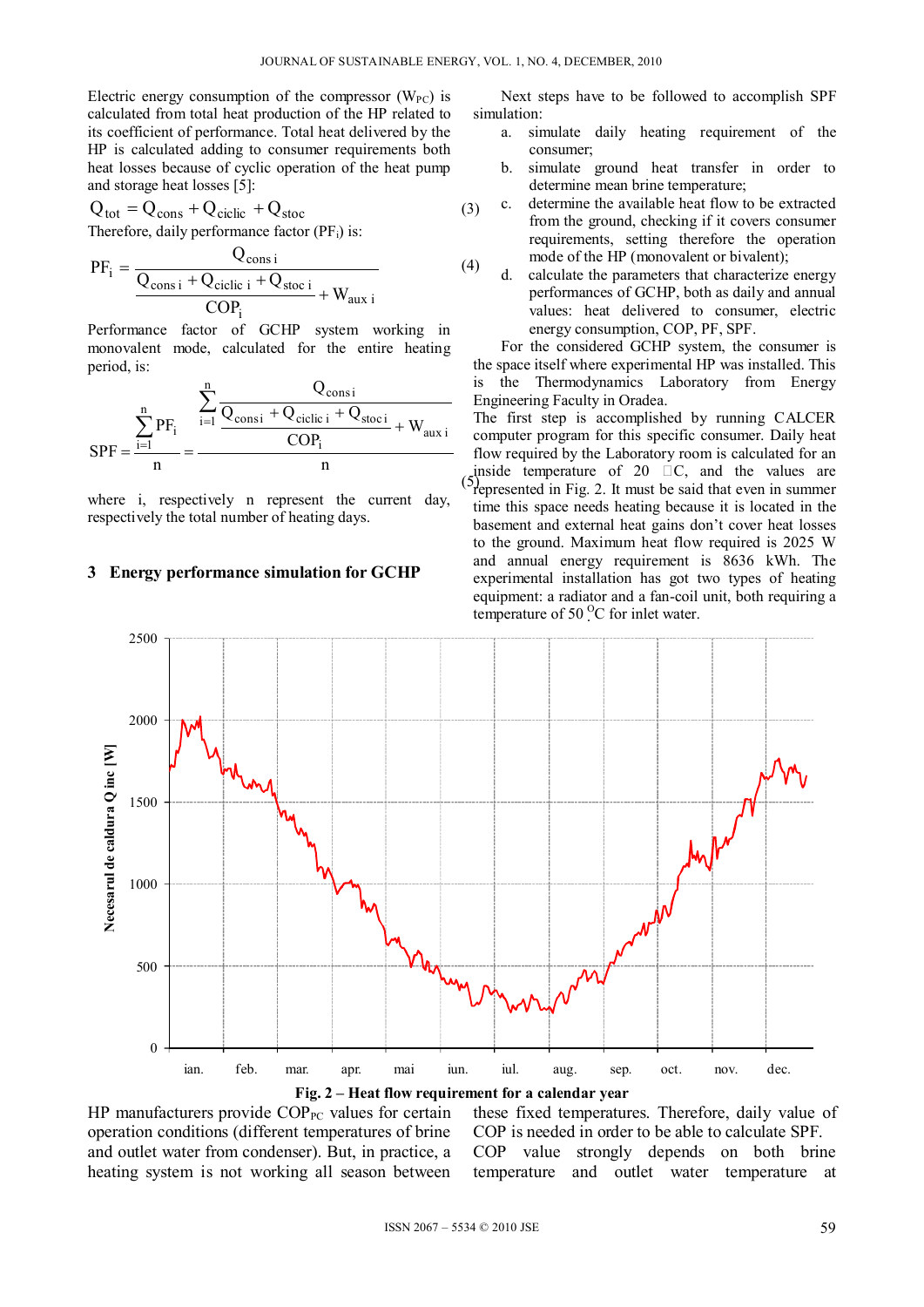condenser side. For a brine-to-water GCHP, the analytical expressions of COP are:  $0.0305$ , T<sub>rea</sub> 1

$$
T_{\text{tur}} = 35 \text{ °C}: \text{ COP} = \frac{0,0305 \cdot T_{\text{SCS e}} + 1}{0,0005 \cdot T_{\text{SCS e}} + 0,2225}
$$
  
\n
$$
T_{\text{tur}} = 40 \text{ °C}: \text{ COP} = \frac{0,029 \cdot T_{\text{SCS e}} + 0,985}{0,001 \cdot T_{\text{SCS e}} + 0,255}
$$
  
\n
$$
T_{\text{tur}} = 45 \text{ °C}: \text{ COP} = \frac{0,029 \cdot T_{\text{SCS e}} + 0,965}{0,002 \cdot T_{\text{SCS e}} + 0,28}
$$
  
\n
$$
T_{\text{tur}} = 50 \text{ °C}: \text{ COP} = \frac{0,0275 \cdot T_{\text{SCS e}} + 0,9475}{0,002 \cdot T_{\text{SCS e}} + 0,31}
$$

$$
T_{\text{tur}} = 55 \text{ °C}
$$
: COP =  $\frac{0.027 \cdot T_{\text{SCS}e} + 0.925}{0.002 \cdot T_{\text{SCS}e} + 0.34}$ 

where:  $T_{\text{tur}}$   $\lceil {^{\circ}C} \rceil$  – outlet water temperature at conderser side;

> $T_{SCSe}$  [°C] – outlet brine temperature (when exiting borehole heat exchanger and entering the evaporator).

The second step is accomplished using EWS simulation program for specific conditions of experimental GCHP system, both for single-U and double-U borehole heat exchangers. Mean brine temperatures in the  $5<sup>th</sup>$  year of simulation are shown in Fig. 3:

- for 1 circuit (single-U tube) marked  $1V$ ;
- for 2 circuits (double-U) marked 2V.



**operation** 

In order to calculate energy performance parameters, all types of heat and electricity must be known. Therefore, for the considered system, since HP and header are both located in the same environment as the consumer, storage heat losses are zero. Also, heat losses due cyclic operation are zero. Electricity consumption of auxiliaries is approx. 25 % of heat pump electricity consumption (according to performed experimental measurements). Fig. 4 shows the results of simulated daily energies. Based on equations (1)  $\div$  (5) energy performance

parameters were calculated for a calendar year. Simulation results are graphically represented in Fig. 5.

Mean annual values of energy performance parameters of vertical GCHP system from University of Oradea are obtained by integrating the above simulated daily values over the heating period. These values are shown in Table 2.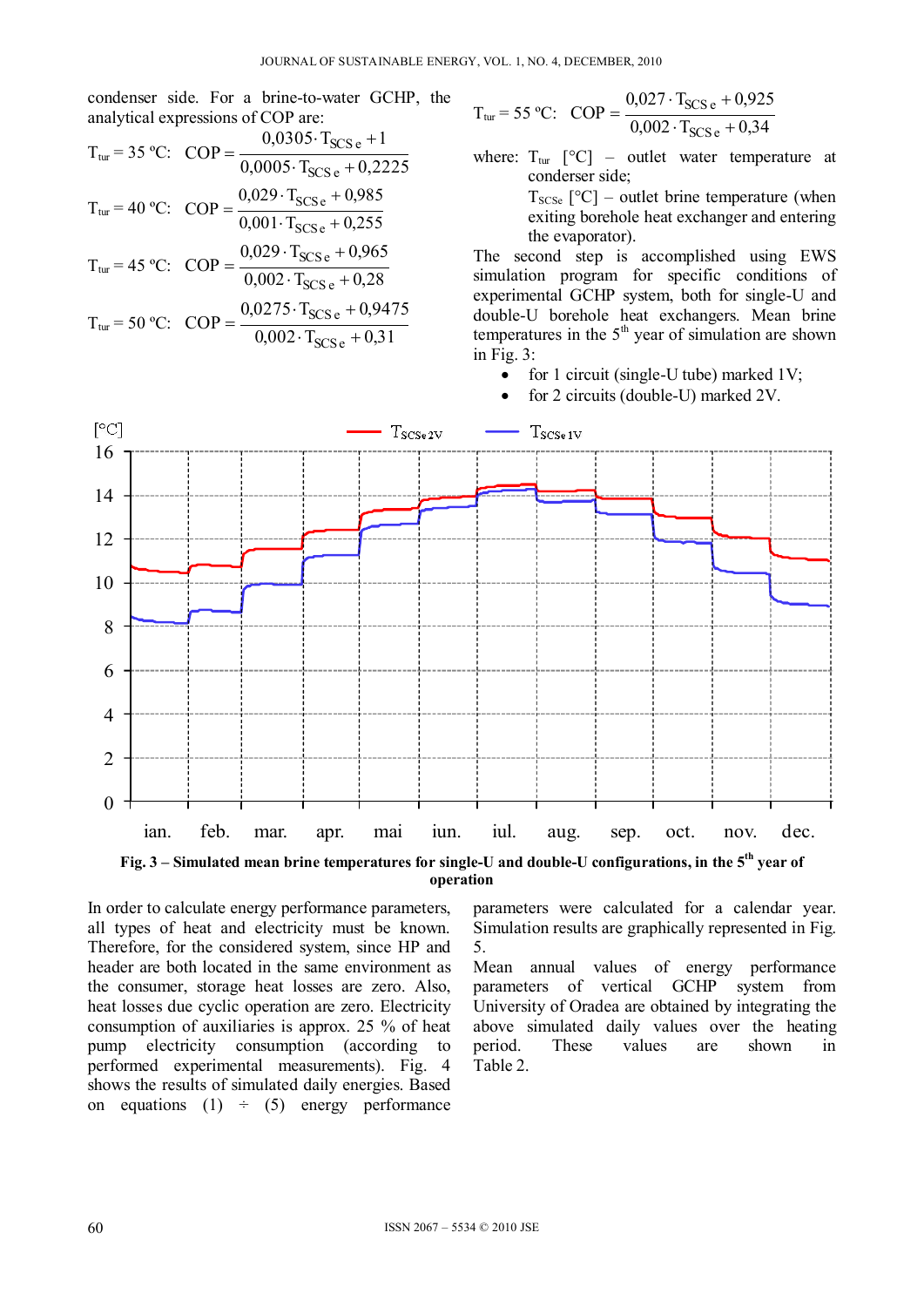

Fig. 4 – Mean daily values of heat delivered to consumer (Q<sub>cons</sub>), active electric energy consumed by HP (W<sub>a</sub>) and total electric energy (W<sub>tot</sub>) consumed by experimental GCHP for both configurations (1V and 2V)

**Tabel 2 – Mean annual values of energy performance parameters for vertical GCHP in Oradea** 

| Operational configuration of<br><b>SCSV</b> | $Q_{\text{cons}}$ [kWh/an]   W <sub>a</sub> [kWh/an]   W <sub>tot</sub> [kWh/an]   COP [-] |         |         |      | $SPF$ [ - |
|---------------------------------------------|--------------------------------------------------------------------------------------------|---------|---------|------|-----------|
|                                             | 8636.39                                                                                    | 2321.95 | 2902.44 | 3.72 | 2.98      |
| 2 V                                         |                                                                                            | 2262.83 | 2828.54 | 3.82 | 3.05      |